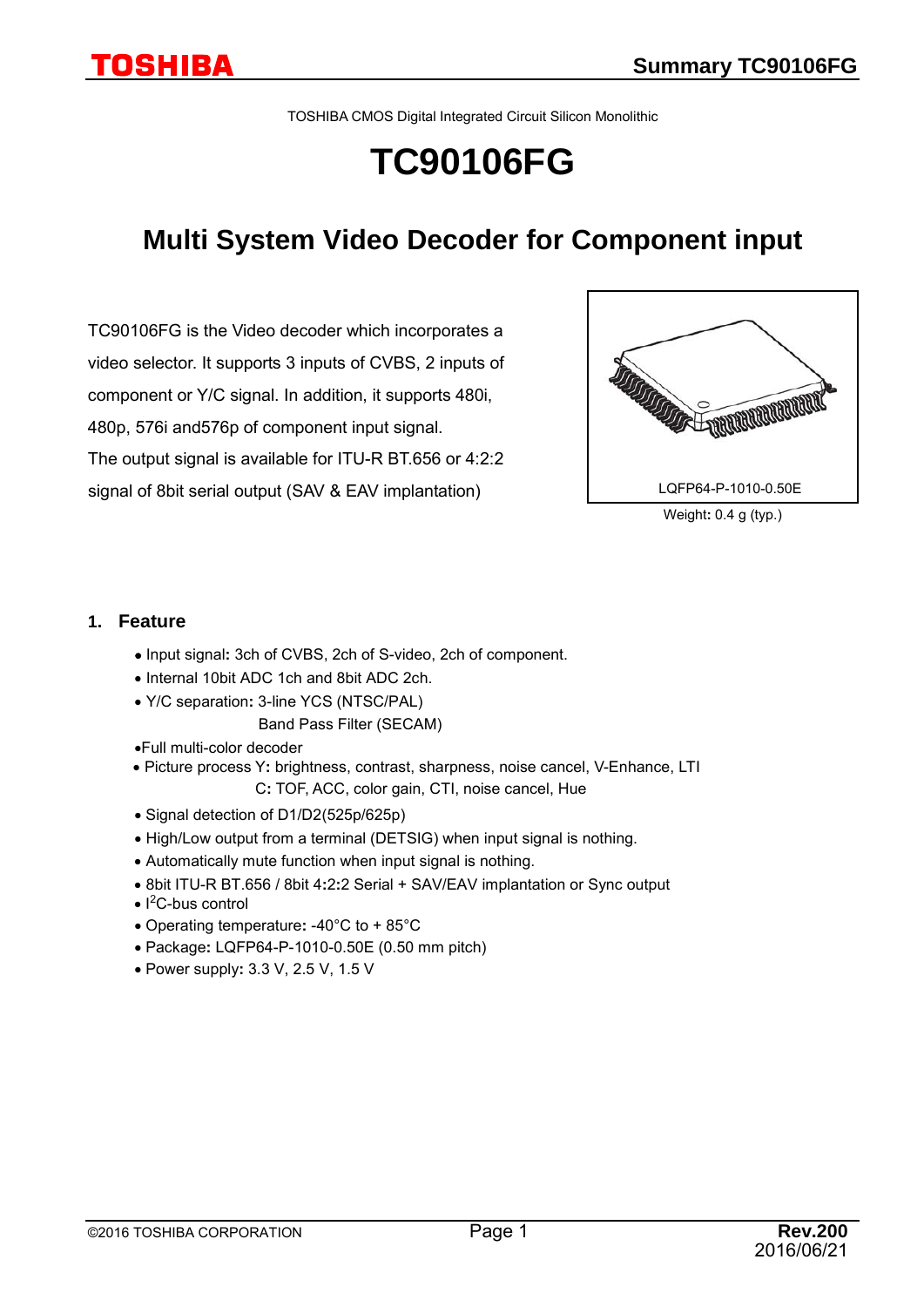### **2. Block Diagram**



### **3. Pin Layout**

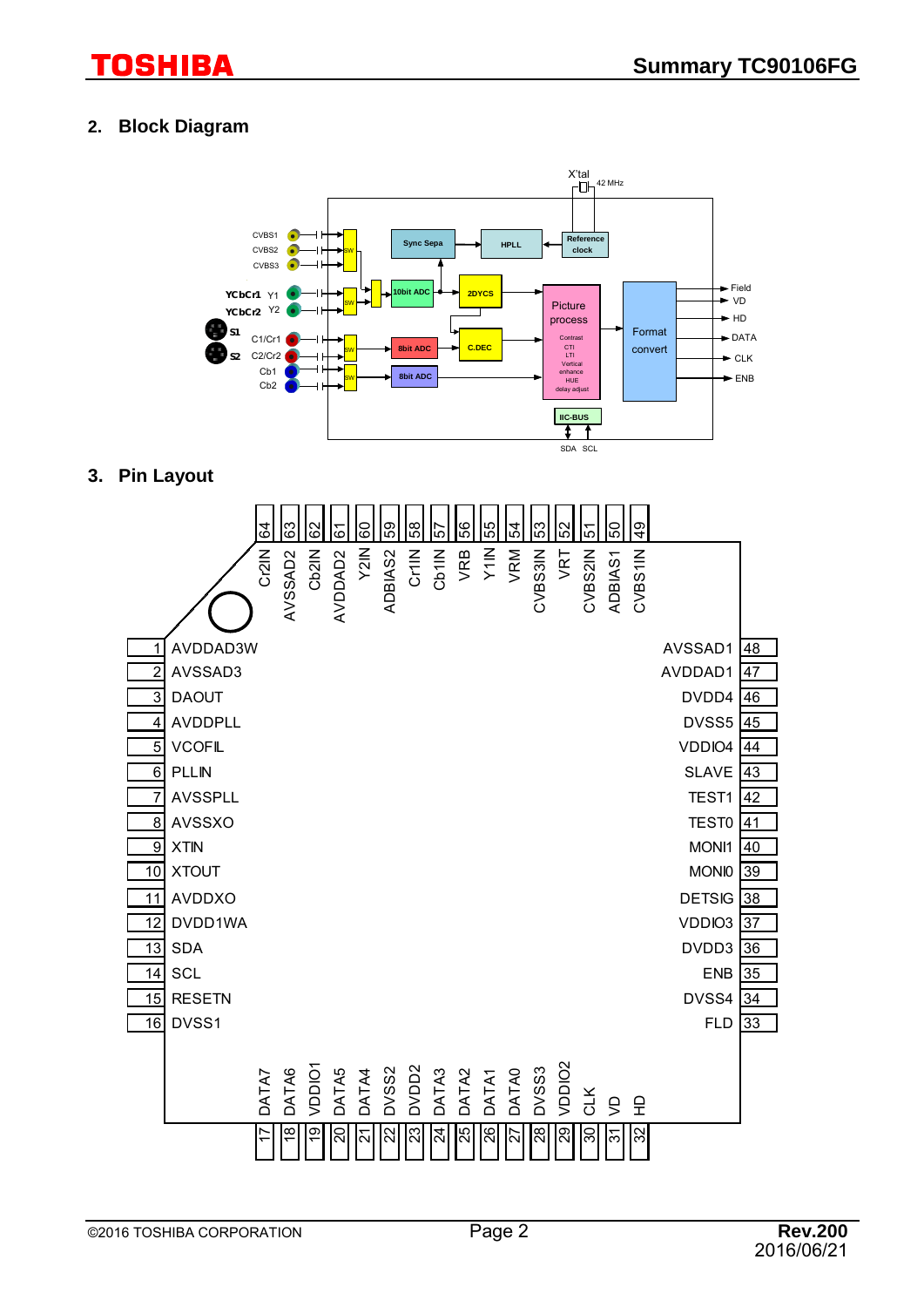### **4. Pin Descriptions**

| Pin No.        | <b>Pin Name</b>   | <b>Pin Function</b>                                          | <b>Pin Type</b> | <b>Withstand voltage</b><br>[V]<br>(standard<br>withstand voltage) | Processing<br>at unused<br>case |
|----------------|-------------------|--------------------------------------------------------------|-----------------|--------------------------------------------------------------------|---------------------------------|
| 1              | AVDDAD3W          | 2.5 V power supply for ADC                                   | <b>VDD</b>      | 2.5                                                                | $\qquad \qquad -$               |
| $\overline{2}$ | AVSSAD3           | <b>GND for ADC</b>                                           | <b>GND</b>      | $\mathbf 0$                                                        |                                 |
| 3              | <b>DAOUT</b>      | Output of DAC circuit                                        | <b>OUT</b>      | 2.5                                                                |                                 |
| 4              | <b>AVDDPLL</b>    | 2.5 V power supply for DAC/PLL                               | <b>VDD</b>      | 2.5                                                                |                                 |
| 5              | <b>VCOFIL</b>     | VCO Filter terminal                                          | <b>OUT</b>      | 2.5                                                                |                                 |
| 6              | <b>PLLIN</b>      | Input of PLL circuit                                         | IN              | 2.5                                                                |                                 |
| 7              | <b>AVSSPLL</b>    | DAC/PLL GND                                                  | <b>GND</b>      | 0                                                                  |                                 |
| 8              | <b>AVSSXO</b>     | <b>GND for X'tal circuit</b>                                 | <b>GND</b>      | 0                                                                  |                                 |
| 9              | <b>XTIN</b>       | Input for X'tal circuit                                      | IN              | 2.5                                                                |                                 |
| 10             | <b>XTOUT</b>      | Output for X'tal circuit                                     | <b>OUT</b>      | 2.5                                                                | —                               |
| 11             | <b>AVDDXO</b>     | Power supply for X'tal                                       | <b>VDD</b>      | 2.5                                                                |                                 |
| 12             | DVDD1WA           | 1.5 V power supply for Logic circuit                         | <b>VDD</b>      | 1.5                                                                |                                 |
| 13             | <b>SDA</b>        | I <sup>2</sup> C-BUS SDA terminal                            | <b>IN/OUT</b>   | 5.0                                                                |                                 |
| 14             | <b>SCL</b>        | I <sup>2</sup> C-BUS SCL terminal                            | IN              | 5.0                                                                |                                 |
| 15             | <b>RESETN</b>     | System reset                                                 | IN              | 3.3                                                                |                                 |
| 16             | DVSS1             | Digital GND                                                  | <b>GND</b>      | 0                                                                  |                                 |
| 17             | DATA7             | DATA7 output                                                 | OUT             | 3.3                                                                | Open                            |
| 18             | DATA6             | DATA6 output                                                 | <b>OUT</b>      | 3.3                                                                | Open                            |
| 19             | VDDIO1            | 3.3 V power supply for I/O                                   | <b>VDD</b>      | 3.3                                                                |                                 |
| 20             | DATA <sub>5</sub> | DATA5 output                                                 | <b>OUT</b>      | 3.3                                                                | Open                            |
| 21             | DATA4             | DATA4 output                                                 | <b>OUT</b>      | 3.3                                                                | Open                            |
| 22             | DVSS2             | Digital GND                                                  | <b>GND</b>      | $\mathbf 0$                                                        | $\overline{\phantom{0}}$        |
| 23             | DVDD <sub>2</sub> | 1.5 V power supply for Logic circuit                         | <b>VDD</b>      | 1.5                                                                | $\overline{\phantom{0}}$        |
| 24             | DATA3             | DATA3 output                                                 | <b>OUT</b>      | 3.3                                                                | Open                            |
| 25             | DATA <sub>2</sub> | DATA2 output                                                 | <b>OUT</b>      | 3.3                                                                | Open                            |
| 26             | DATA1             | DATA1 output                                                 | OUT             | 3.3                                                                | Open                            |
| 27             | DATA0             | DATA0 output                                                 | <b>OUT</b>      | 3.3                                                                | Open                            |
| 28             | DVSS3             | Digital GND                                                  | <b>GND</b>      | 0                                                                  |                                 |
| 29             | VDDIO2            | 3.3 V power supply for I/O                                   | <b>VDD</b>      | 3.3                                                                |                                 |
| 30             | <b>CLK</b>        | Clock signal output                                          | <b>OUT</b>      | 3.3                                                                |                                 |
| 31             | <b>VD</b>         | VD signal output                                             | OUT             | 3.3                                                                | Open                            |
| 32             | HD                | HD signal output                                             | <b>OUT</b>      | 3.3                                                                | Open                            |
| 33             | <b>FLD</b>        | Field signal output                                          | <b>OUT</b>      | 3.3                                                                | Open                            |
| 34             | DVSS4             | Digital GND                                                  | <b>GND</b>      | 0                                                                  |                                 |
| 35             | <b>ENB</b>        | Enable signal output. It is same timing of<br>the HD signal. | <b>OUT</b>      | 3.3                                                                | Open                            |
| 36             | DVDD3             | 1.5 V power supply for Logic circuit                         | <b>VDD</b>      | 1.5                                                                | $\qquad \qquad -$               |
| 37             | VDDIO3            | 3.3 V power supply for I/O                                   | <b>VDD</b>      | 3.3                                                                |                                 |
|                |                   | Output of No signal                                          |                 |                                                                    |                                 |
| 38             | <b>DETSIG</b>     | Low : No signal detected<br>High: Signal detected            | <b>OUT</b>      | 3.3                                                                | Open                            |
| 39             | <b>MONIO</b>      | Monitor output terminal 0                                    | <b>OUT</b>      | 3.3                                                                | Open                            |
| 40             | MONI1             | Monitor output terminal 1                                    | <b>OUT</b>      | 3.3                                                                | Open                            |
| 41             | <b>TEST0</b>      | For TEST signal, Connect to GND                              | IN              | 3.3                                                                |                                 |
| 42             | TEST1             | For TEST signal, Connect to GND                              | IN              | 3.3                                                                |                                 |
| 43             | <b>SLAVE</b>      | Slave address select                                         | IN              | 3.3                                                                |                                 |
| 44             | VDDIO4            | 3.3 V power supply for I/O                                   | <b>VDD</b>      | 3.3                                                                | $\qquad \qquad -$               |
| 45             | DVSS5             | Digital GND                                                  | <b>GND</b>      | 0                                                                  | $\qquad \qquad -$               |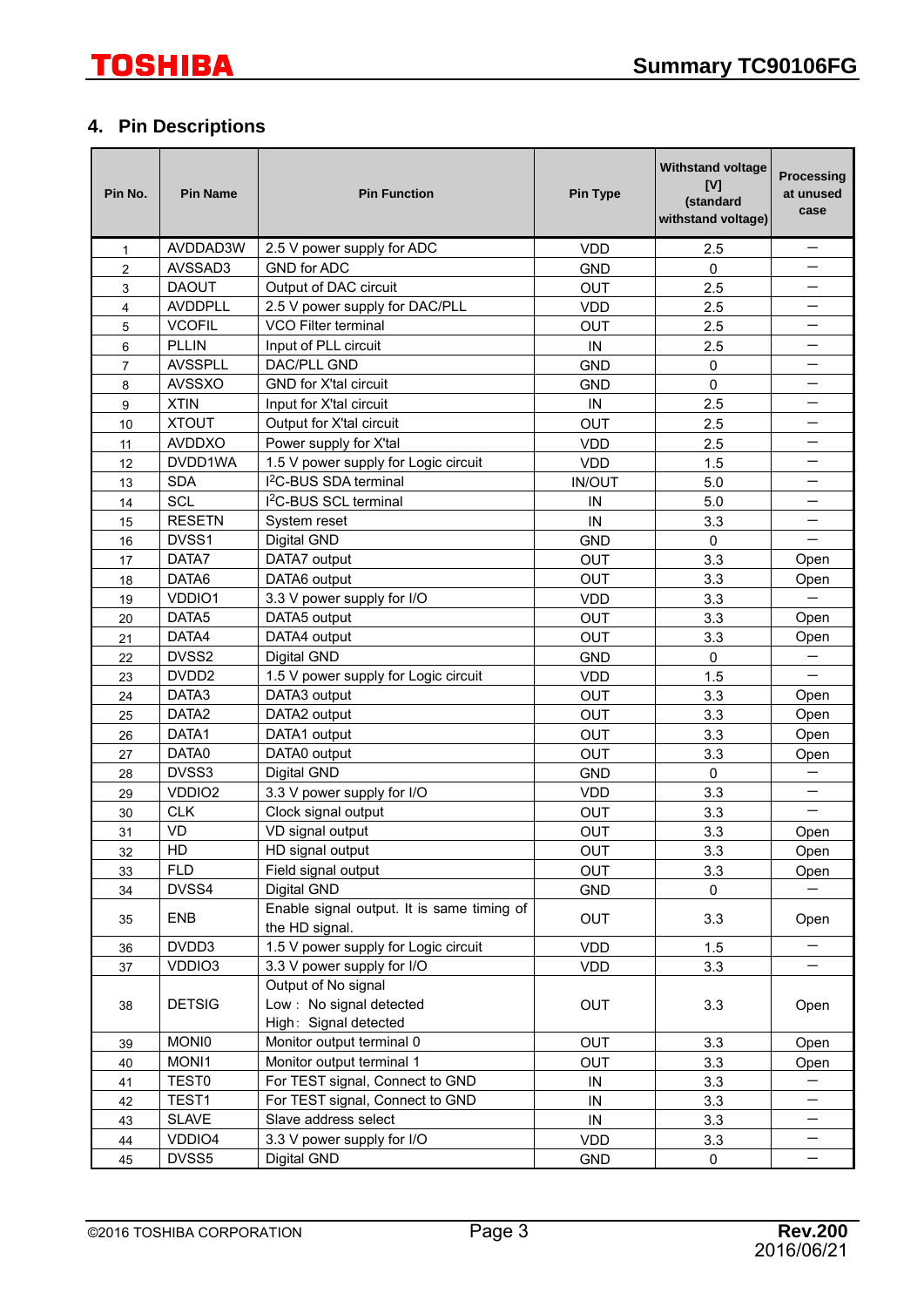| Pin No. | <b>Pin Name</b>    | <b>Pin Function</b>                                  | <b>Withstand voltage</b><br>[V]<br>(standard<br>withstand voltage) | <b>Processing</b><br>at unused<br>case |                           |
|---------|--------------------|------------------------------------------------------|--------------------------------------------------------------------|----------------------------------------|---------------------------|
| 46      | DVDD4              | 1.5V power supply for Logic circuit                  | <b>VDD</b>                                                         | 1.5                                    |                           |
| 47      | AVDDAD1            | 2.5V power supply for ADC                            | <b>VDD</b>                                                         | 2.5                                    |                           |
| 48      | AVSSAD1            | Analog GND for ADC                                   | <b>GND</b>                                                         | $\Omega$                               |                           |
| 49      | CVBS1IN            | CVBS Input 1                                         | IN                                                                 | 2.5                                    | To GND<br>via $0.1 \mu F$ |
| 50      | ADBIAS1            | Bias terminal for 10bit ADC                          | <b>BIAS</b>                                                        | 2.5                                    |                           |
| 51      | <b>CVBS2IN</b>     | CVBS Input 2                                         | IN                                                                 | 2.5                                    | To GND<br>via $0.1 \mu F$ |
| 52      | <b>VRT</b>         | Upper limit reference voltage for ADC                | <b>BIAS</b>                                                        | 2.5                                    |                           |
| 53      | CVBS3IN            | CVBS Input 3<br>IN                                   |                                                                    | 2.5                                    | To GND<br>via $0.1 \mu F$ |
| 54      | <b>VRM</b>         | Middle of reference voltage for ADC<br><b>BIAS</b>   |                                                                    | 2.5                                    | $\overline{\phantom{0}}$  |
| 55      | Y1IN               | Y Input 1<br>$\sf IN$                                |                                                                    | 2.5                                    | To GND<br>via $0.1 \mu F$ |
| 56      | <b>VRB</b>         | Lower limit reference voltage for ADC<br><b>BIAS</b> |                                                                    | 2.5                                    |                           |
| 57      | Cb1IN              | Cb Input 1                                           | IN<br>2.5                                                          |                                        | To GND<br>via $0.1 \mu F$ |
| 58      | Cr1IN              | Cr Input 1                                           | IN                                                                 | 2.5                                    | To GND<br>via $0.1 \mu F$ |
| 59      | ADBIAS2            | Bias terminal for 8bit ADC                           | <b>BIAS</b>                                                        | 2.5                                    |                           |
| 60      | Y2IN               | Y Input 2<br>IN<br>2.5                               |                                                                    |                                        | To GND<br>via $0.1 \mu F$ |
| 61      | AVDDAD2            | 2.5V power supply for ADC                            | <b>VDD</b>                                                         | 2.5                                    |                           |
| 62      | Cb <sub>2</sub> IN | Cb Input 2                                           | $\sf IN$                                                           | 2.5                                    | To GND<br>via $0.1 \mu F$ |
| 63      | AVSSAD2            | Analog GND for ADC                                   | <b>GND</b>                                                         | $\mathbf 0$                            |                           |
| 64      | Cr2IN              | Cr Input 2                                           | IN<br>2.5                                                          |                                        | To GND<br>via $0.1 \mu F$ |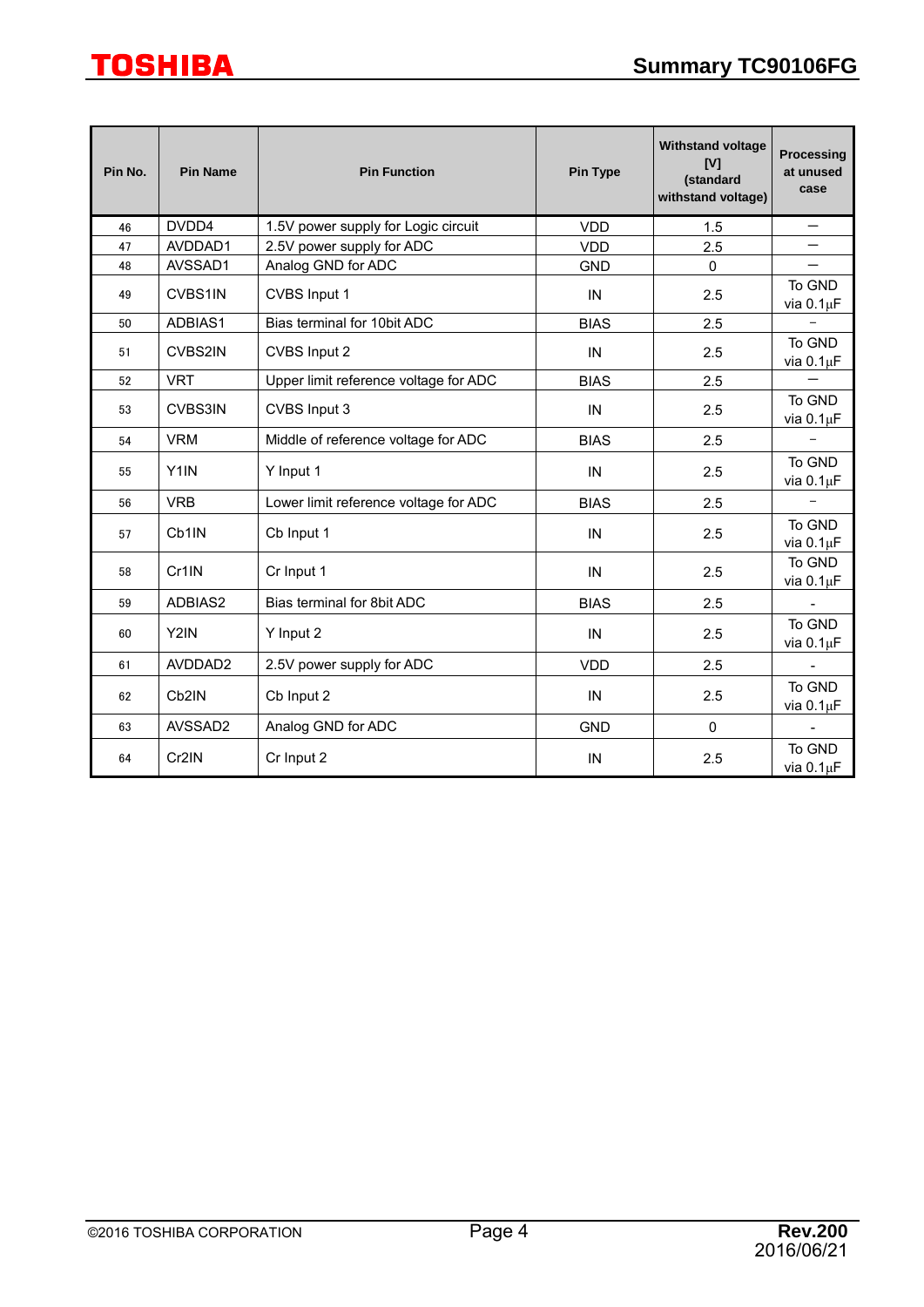### **5. Function**

### **5.1 Overview**

TC90106FG supports input signal of CVBS signal, Y/C signal(S signal) and Component signal (D1 or D2). CVBS input signal is selectable among three signals, and Y signal and Chroma signal are separated by the 3line comb filter. Moreover chroma signal is processed by color decoder block. When input signal is CVBS, output signal format is ITU-R BT.656. This case, HD, VD, Field signal are also outputted.

It supports 480i, 480p, 576i and 576p for input component format.

Component signal is selectable from two input signals. In addition, output format is ITU-R BT.656 or 54 MHz 8bit (SAV&EAV implantation) and HD, VD and Field signals are outputted.

It chooses one among these inputs and it can output suitable signal.

In addition, it incorporates various picture improvement functions.

### **5.2 Input signal block**

### **5.2.1 Main input signal format and internal processing**

Main input signal formats are the following.

Sampling rate of ADC is 27MHz, and internal processing format is 4:2:2.

|               | Processing     |      |                       |          |                         |                                  |
|---------------|----------------|------|-----------------------|----------|-------------------------|----------------------------------|
| signal format |                |      | fH [kHz]<br>$fV$ [Hz] |          | Sampling<br>Clock [MHz] | Internal<br>Processing<br>Format |
|               | <b>NTSC</b>    |      | 15.75/15.734          | 60/59.94 | 27                      | 4:2:2                            |
| <b>CVBS</b>   | PAL            |      | 15.625                | 50       | 27                      | 4:2:2                            |
|               | <b>NTSC</b>    |      | 15.75/15.734          | 60/59.94 | 27                      | 4:2:2                            |
| Y/C           | PAL            |      | 15.625                | 50       | 27                      | 4:2:2                            |
|               |                | 525i | 15.75/15.734          | 60       | 27                      | 4:2:2                            |
| <b>YCbCr</b>  | D <sub>1</sub> | 625i | 15.625                | 50       | 27                      | 4:2:2                            |
|               |                | 525p | 31.5/31.469           | 60       | 27                      | 4:2:2                            |
|               | D <sub>2</sub> | 625p | 31.25                 | 50       | 27                      | 4:2:2                            |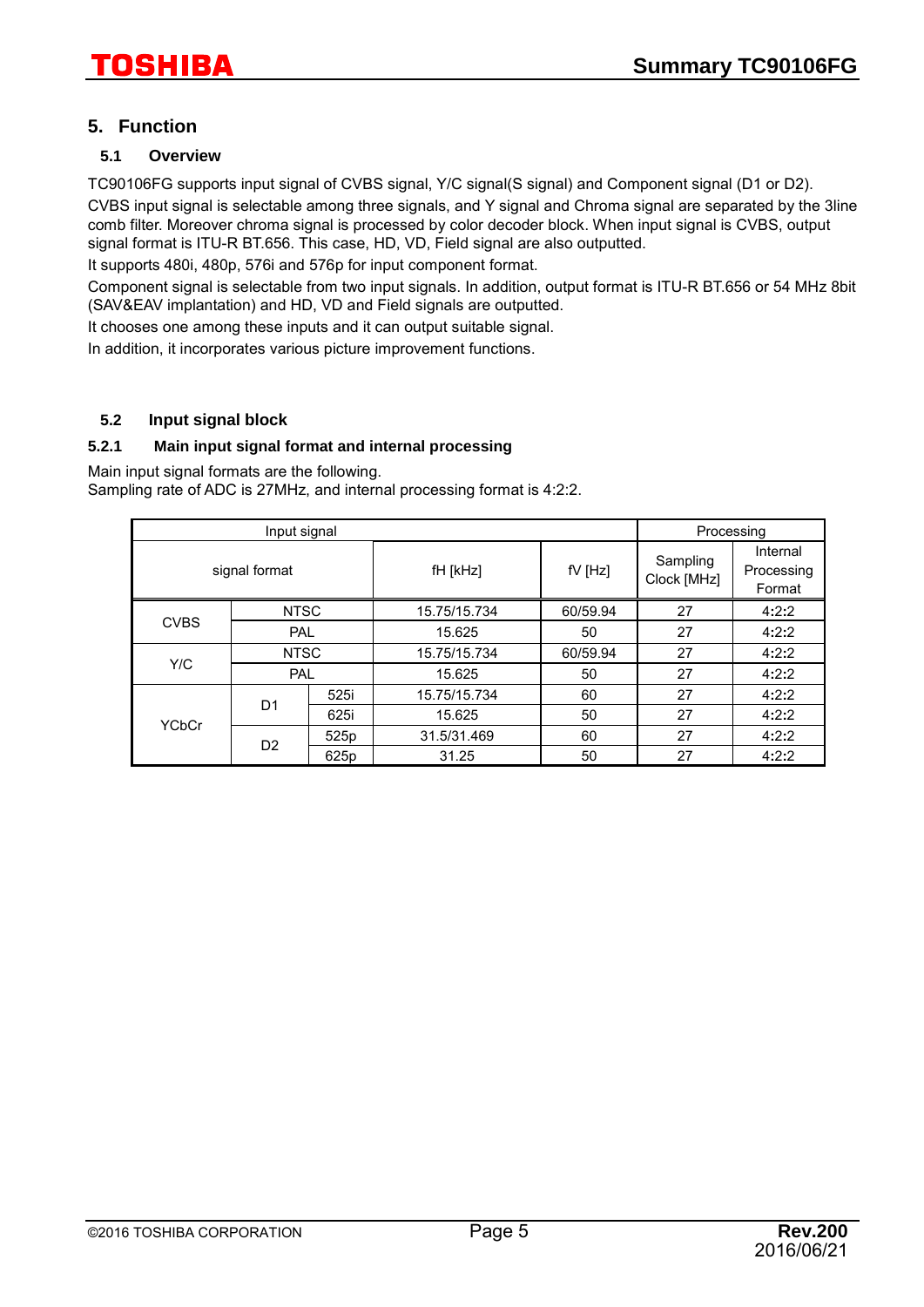### **5.2.2 Typical level of Analog input signal**

The dynamic range of ADC is designed AVDD  $\times$  0.4. (AVDD = 2.5 V (Typ.)) Please set the recommended standard input level on 0.7 Vp-p in 140IRE when input signal is NTSC, PAL and Y signal of 480i/p, 576i/p.



CVBS(Y) signal (10bit ADC) has to input 0.7 Vp-p (equal 140IRE) when input signal is NTSC. When input signal is chroma of the S-input, input level for ADC is 0.2 Vp-p (equal 40IRE) like 2) figure. (It regards 0.7 Vp-p as 140IRE of the NTSC when VDD is 2.5 V.)

When input signal is CbCr (8 bit ADC) of component input level for ADC is 0.7 Vp-p at 100% like 3) figure. (The figure above is 75% color bar signal)

| <b>Notes</b> |
|--------------|
|              |
| ITUR-BT656   |
| ITUR-BT656   |
| ITUR-BT656   |
| ITUR-BT656   |
| ITUR-BT656   |
|              |

\*1 Input level **:** Input level of CVBS and Y is 140IRE at white 100% of NTSC.

In (), It is the level from a pedestal to white 100%.

Input level of C (chroma) is Burst level of NTSC-CVBS signal.

Input level of CbCr is a level at the time of color-100% signal.

\*2 Output level **:** Output level of CVBS and Y is 140IRE at white 100% of NTSC.

(Output is the level from a pedestal to white 100%.)

Output level of C is CbCr output level at time of color-100% signal.

Output of CbCr is a input at the time of color-100% signal.

(notes) Mentioned output level changes by picture level adjustment of contrast, gain, ACC, etc. These are not maximum level.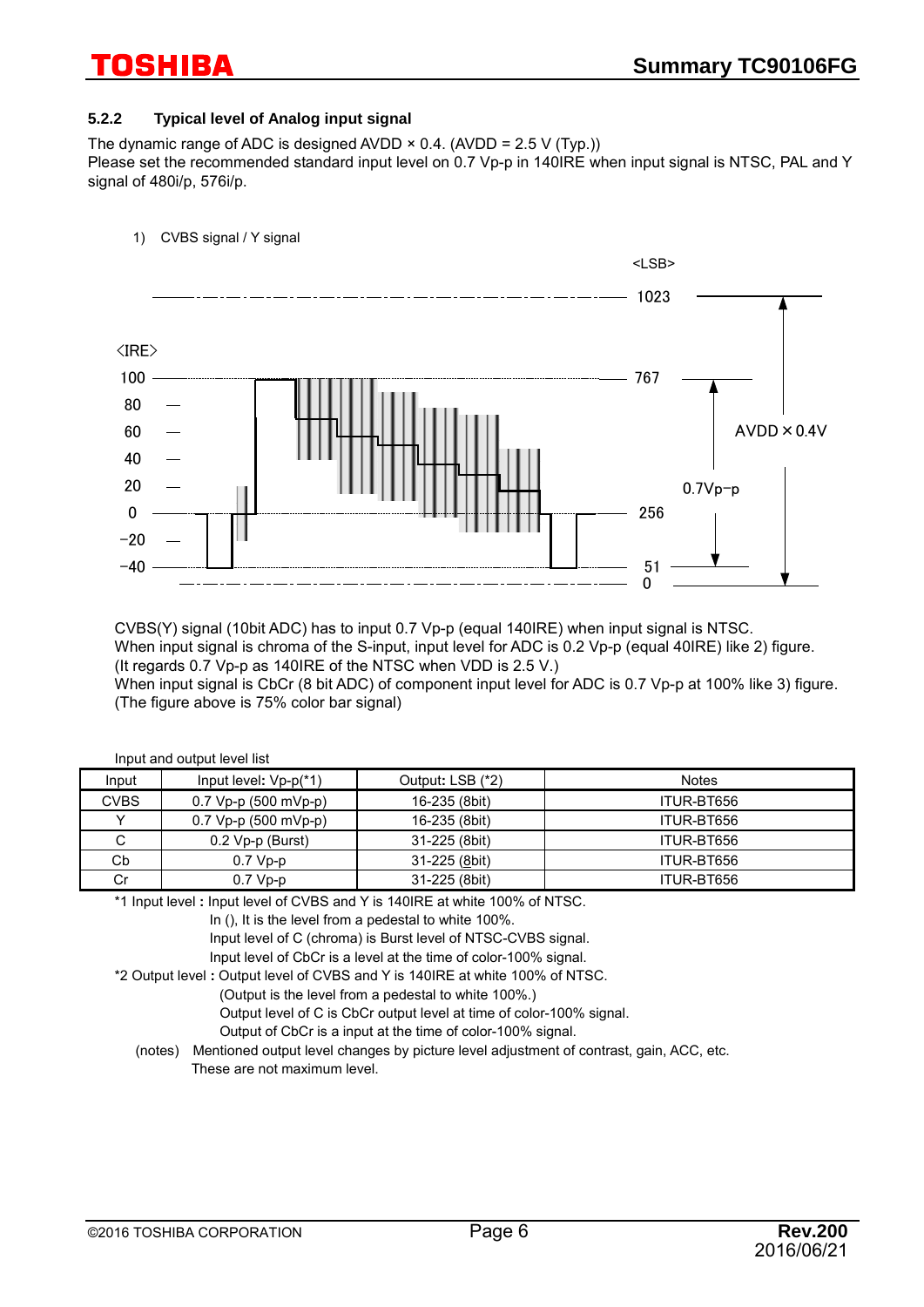2) C signal

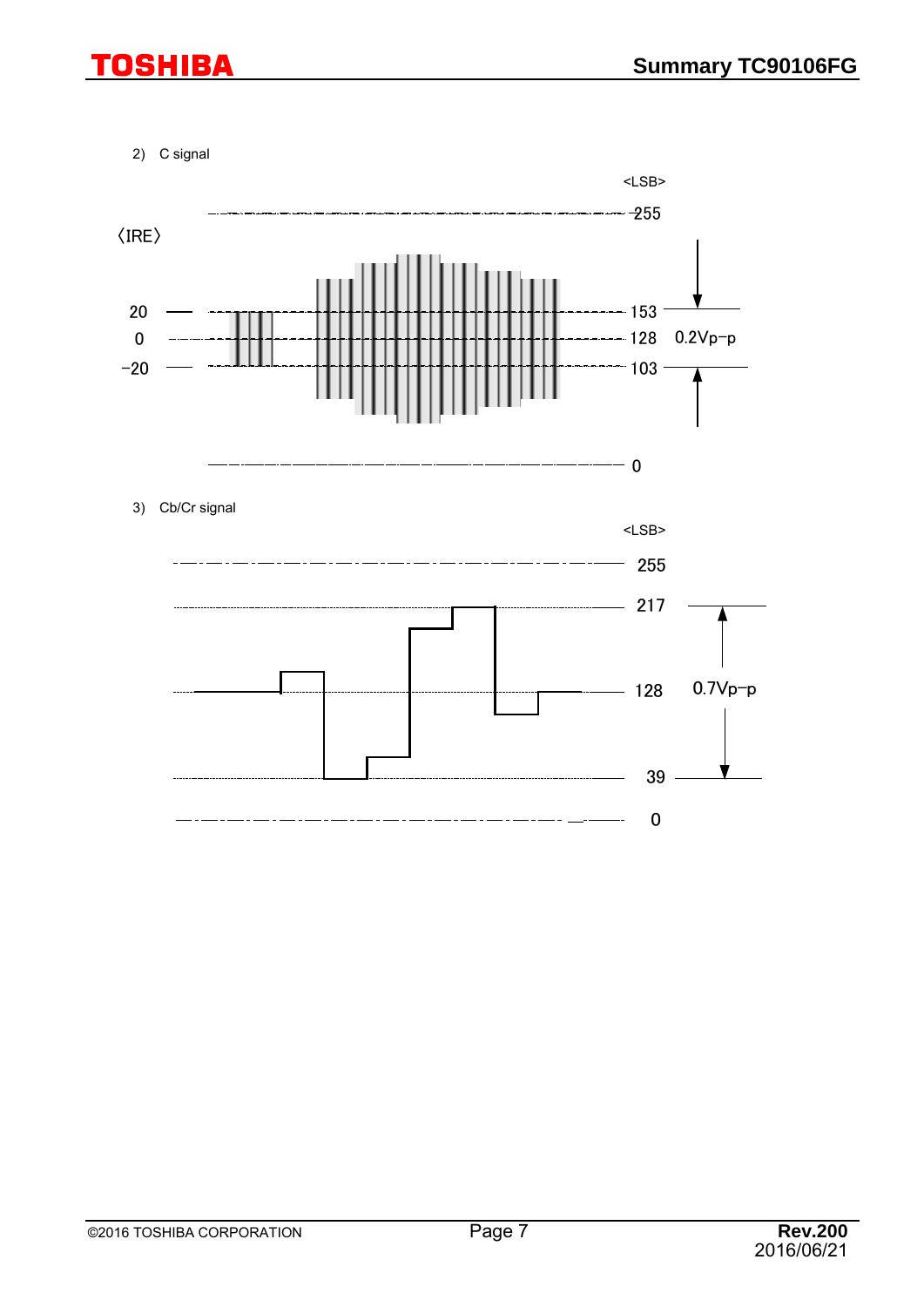### **5.3 Signal Output Block**

### **5.3.1 H/V sync process and output format**

This IC processes horizontal sync separation and vertical sync separation, and outputs a signal of HD and VD. There are two kinds of output mode for pulse phase and pulse width. One is based on 656 format, other one is sync through mode which can output same timing and width as sync of input signal. In addition, it is selectable from 656-3 and 656-4 mode in 656 format.

| Setting the 656 mode |              |                 |                 |
|----------------------|--------------|-----------------|-----------------|
| Vbit: 1              | Vbit: 0      | Fbit: 1         | Fbit:0          |
| 9 line SAV           |              |                 |                 |
|                      | 9 line EAV   | 3 line SAV      |                 |
|                      | 263 line SAV |                 | 3 line EAV      |
| 263 line EAV         |              |                 |                 |
| 272 line SAV         |              |                 | 265 line SAV    |
|                      | 272 line EAV | 265 line EAV    |                 |
|                      | 525 line SAV |                 |                 |
| 525 line EAV         |              | 528(3) line SAV |                 |
|                      |              |                 | 528(3) line EAV |
| 19 line SAV          |              |                 |                 |
|                      | 19 line EAV  | 3 line SAV      |                 |
|                      | 263 line SAV |                 | 3 line EAV      |
| 263 line EAV         |              |                 |                 |
| 282 line SAV         |              |                 | 265 line SAV    |
|                      | 282 line EAV | 265 line EAV    |                 |
|                      | 525 line SAV |                 |                 |
| 525 line EAV         |              | 528(3) line SAV |                 |
|                      |              |                 | 528 line EAV    |
|                      |              |                 |                 |

©2016 TOSHIBA CORPORATION Page 8 **Rev.200**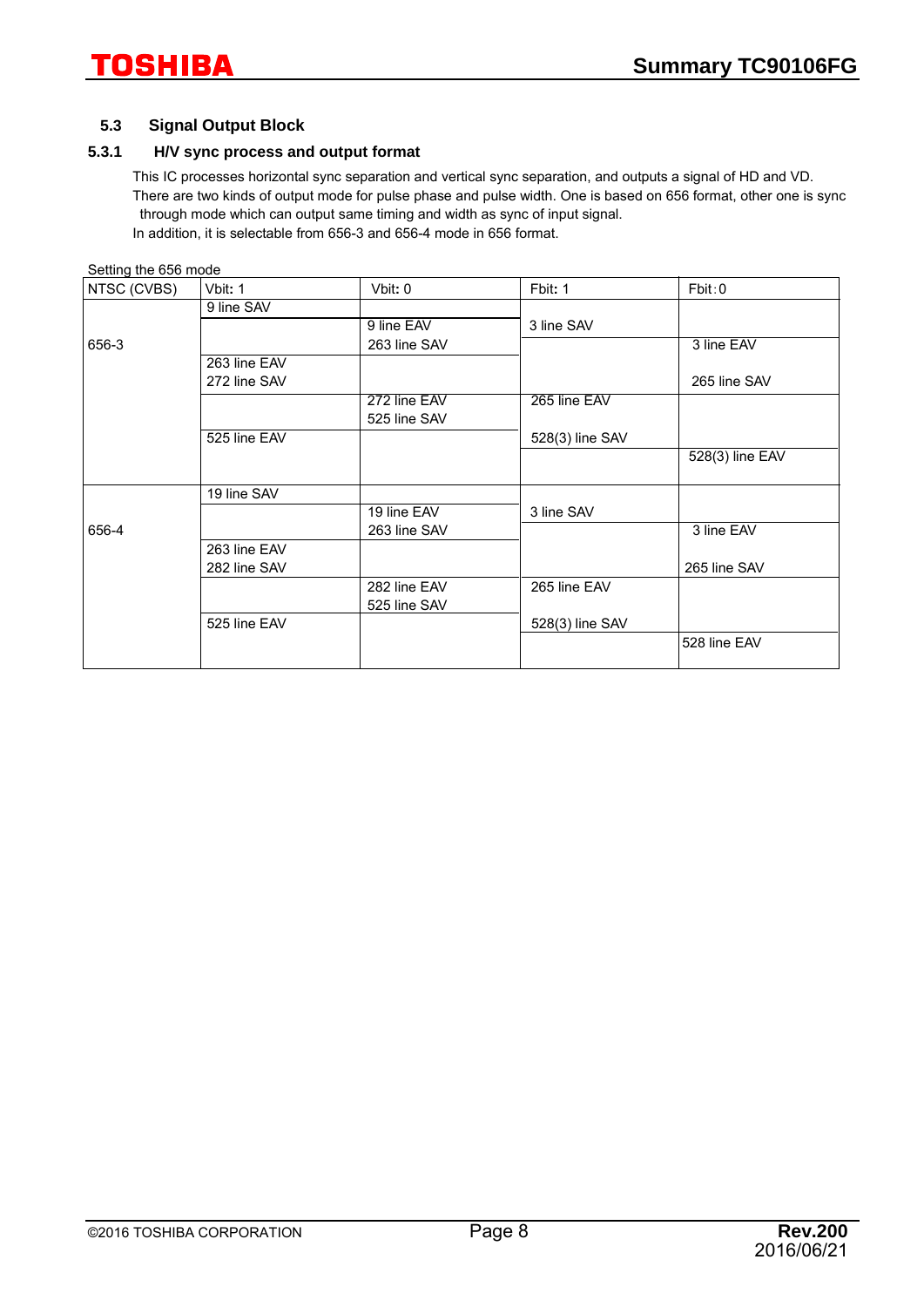### **5.3.2 656 output timing of 480i / 60Hz**

NTSC (525 line/60 Hz) first Field (odd)

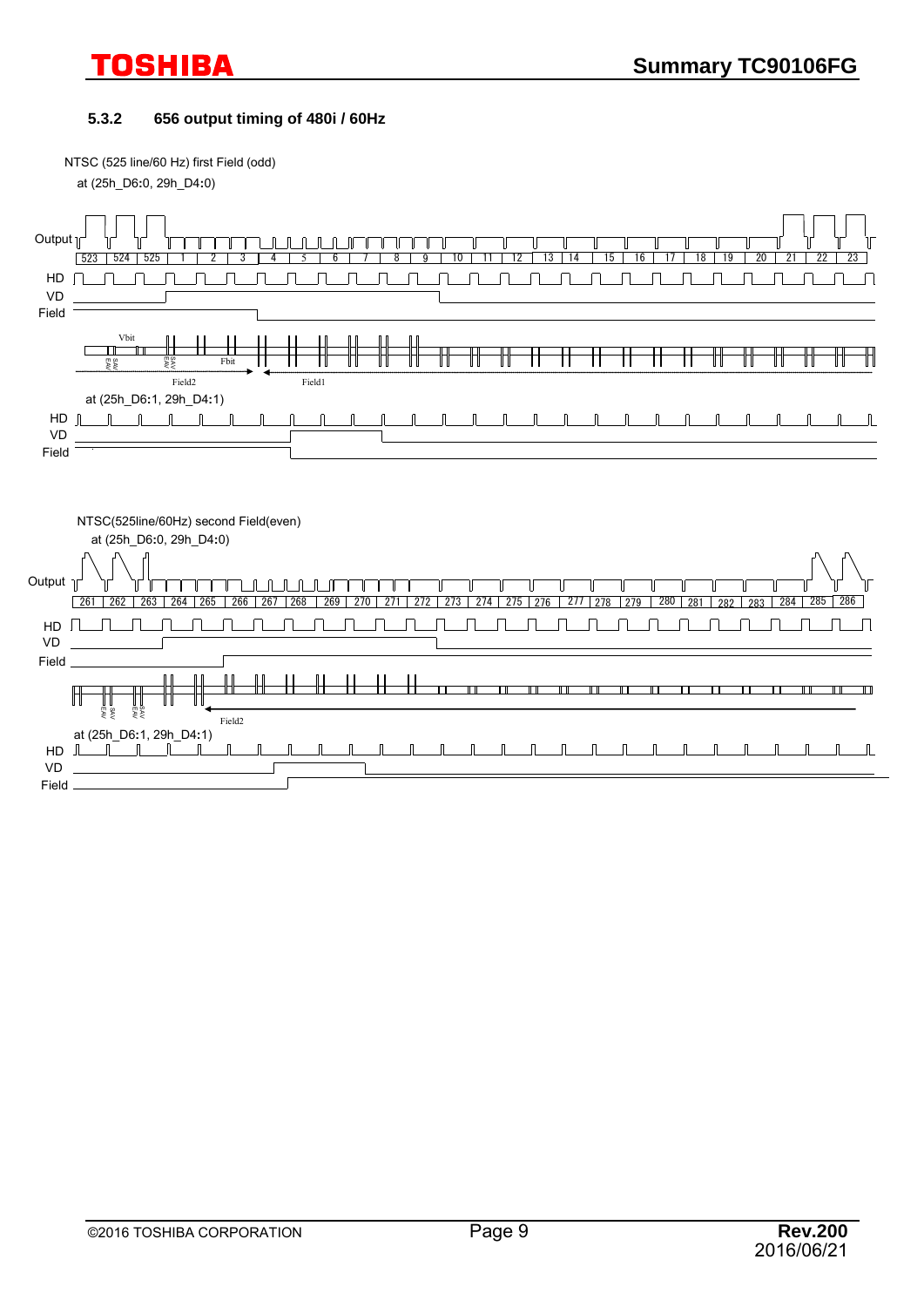### **5.3.3 Output format**

Output format is ITU-R BT.656 (27MHz\_8bit\_EAV&SAV) when input signal is CVBS, S or YCbCr(D1). Output format is Clock=54MHz 8bit serial mode when input signal is YCbCr (525p/625p).

| Output<br>signal        | Bit<br>(Pin Number) | Data Rate      |       | <b>Notes</b>                                    |
|-------------------------|---------------------|----------------|-------|-------------------------------------------------|
| <b>YCbCr</b><br>$[7-0]$ | 8                   | 525i / 625i    | 27MHz | ITU-R BT.656                                    |
|                         | (Pin17 to 27)       | 525p / 625p    | 54MHz | Serial output<br>(SAV & EAV implantation)       |
| Field                   | (pin 33)            |                |       |                                                 |
| <b>CLK</b>              | (Pin 30)            | 27MHz or 54MHz |       | ٠                                               |
| HD                      | (pin 32)            | fH             |       | Output of regenerated Horizontal<br>sync        |
| VD                      | fV<br>(Pin 31)      |                |       | of<br>Vertical<br>Output<br>regenerated<br>sync |

Pedestal level for Y signal and center electric potential of CbCr signal are as below.

Y**:** pedestal level = 16 LSB

CbCr**:** center electric potential = 128 LSB

Signal processing under Y pedestal is set by register CLP (Bank 0, Sub address 29h).

CLP = 1 **:** The signal under pedestal level is fixed on 16LSB

CLP = 0 **:** The signal under pedestal level is outputted through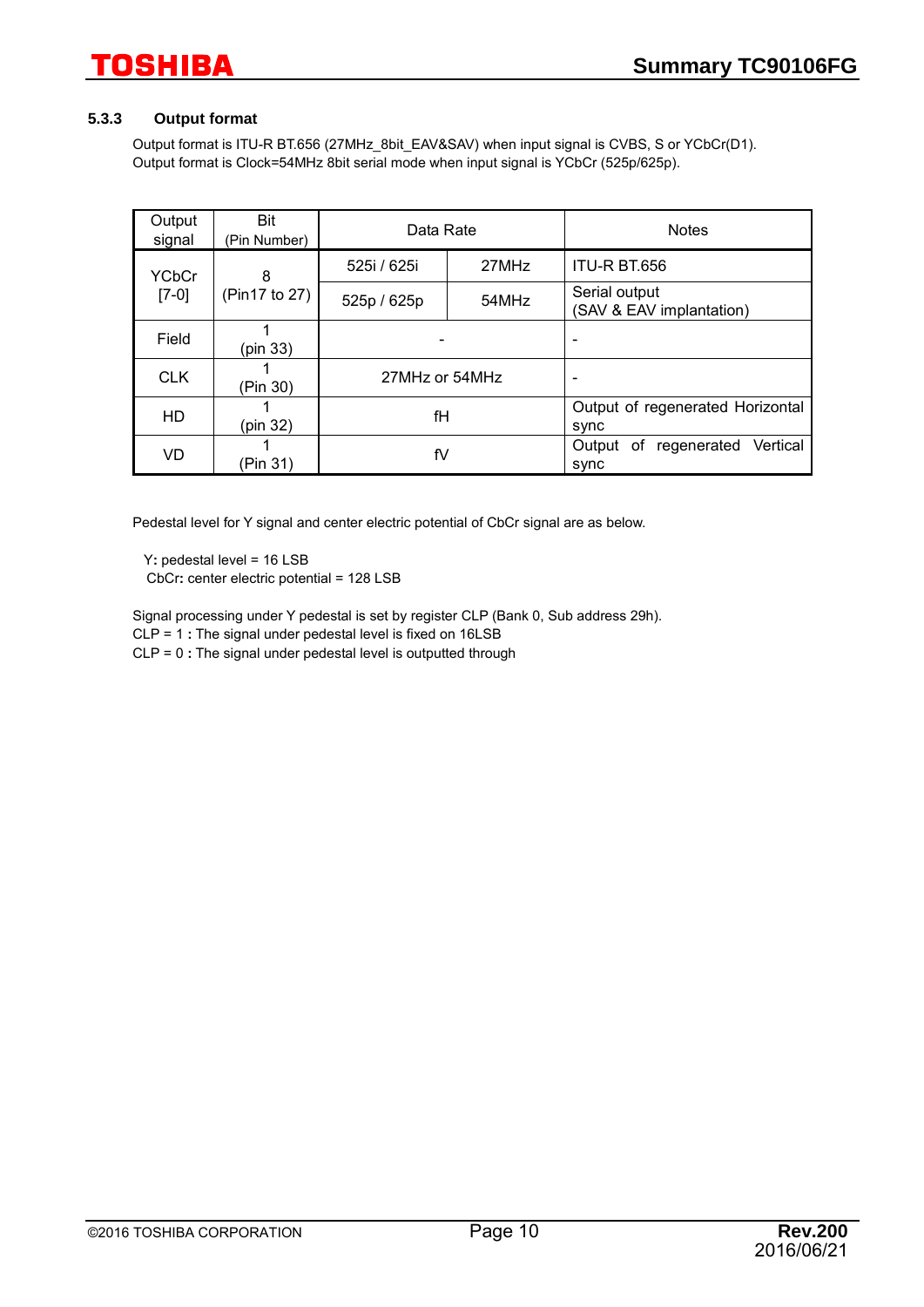### **6. Absolute maximum rating**

The absolute maximum ratings are rated values which must not be exceeded during operation, even for an instant. Exceeding the absolute maximum rating may result in destruction, degradation or other damage to the IC and other components. When designing applications for this IC, be sure that none of the absolute maximum rating values will ever be exceeded.

| Characteristics                                                              | Symbol           | Rating              | Unit   |
|------------------------------------------------------------------------------|------------------|---------------------|--------|
| Power voltage1<br>$(1.5V$ system)                                            | VDD <sub>1</sub> | $-0.3$ to $VSS+2.0$ | $\vee$ |
| Power voltage2 (2.5V system)                                                 | VDD <sub>2</sub> | $-0.3$ to $VSS+3.5$ | $\vee$ |
| Power voltage3 (3.3V system)                                                 | VDD3             | $-0.3$ to $VSS+3.9$ | $\vee$ |
| Input voltage (2.5V system)                                                  | VIN <sub>2</sub> | $-0.3$ to $VDD+0.3$ | $\vee$ |
| Input voltage (3.3V system)                                                  | VIN <sub>3</sub> | $-0.3$ to $VDD+0.3$ | $\vee$ |
| Input voltage (3.3V system, 5V withstand<br>voltage)                         | VIN4 (Note1)     | $-0.3$ to $VSS+5.5$ | $\vee$ |
| Potential difference between power pins<br>(between 1.5 V system power pins) | ΔVDG1 (Note2)    | 0.3                 | $\vee$ |
| Potential difference between power pins<br>(between 2.5 V system power pins) | ΔVDG2 (Note3)    | 0.3                 | $\vee$ |
| Potential difference between power pins<br>(between 3.3 V system power pins) | ΔVDG3 (Note4)    | 0.3                 | $\vee$ |
| Power dissipation                                                            | (Note5)<br>PD.   | 1667                | mW     |
| Storage temperature                                                          | Tstg             | -40 to 125          | °C     |

Note1**:** The withstand voltage for pins (SDA, SCL) is 5 V.

- Note2: When you supply 1.5 V to the VDD pin, make sure that the potential difference between these VDD pins are not to exceed the rated value described here.
- Note3**:** When you supply 2.5 V to the VDD pin, make sure that the potential difference between these VDD pins are not to exceed the rated value described here.
- Note4**:** When you supply 3.3 V to the VDD pin, make sure that the potential difference between these VDD pins are not to exceed the rated value described here.

And, keep the maximum potential difference between all VSS pins within 0.01 V.

Note5: If you intended to use a temperature higher than Ta = 25°C, reduce by 16.67 mW per one degree (°C) increase.

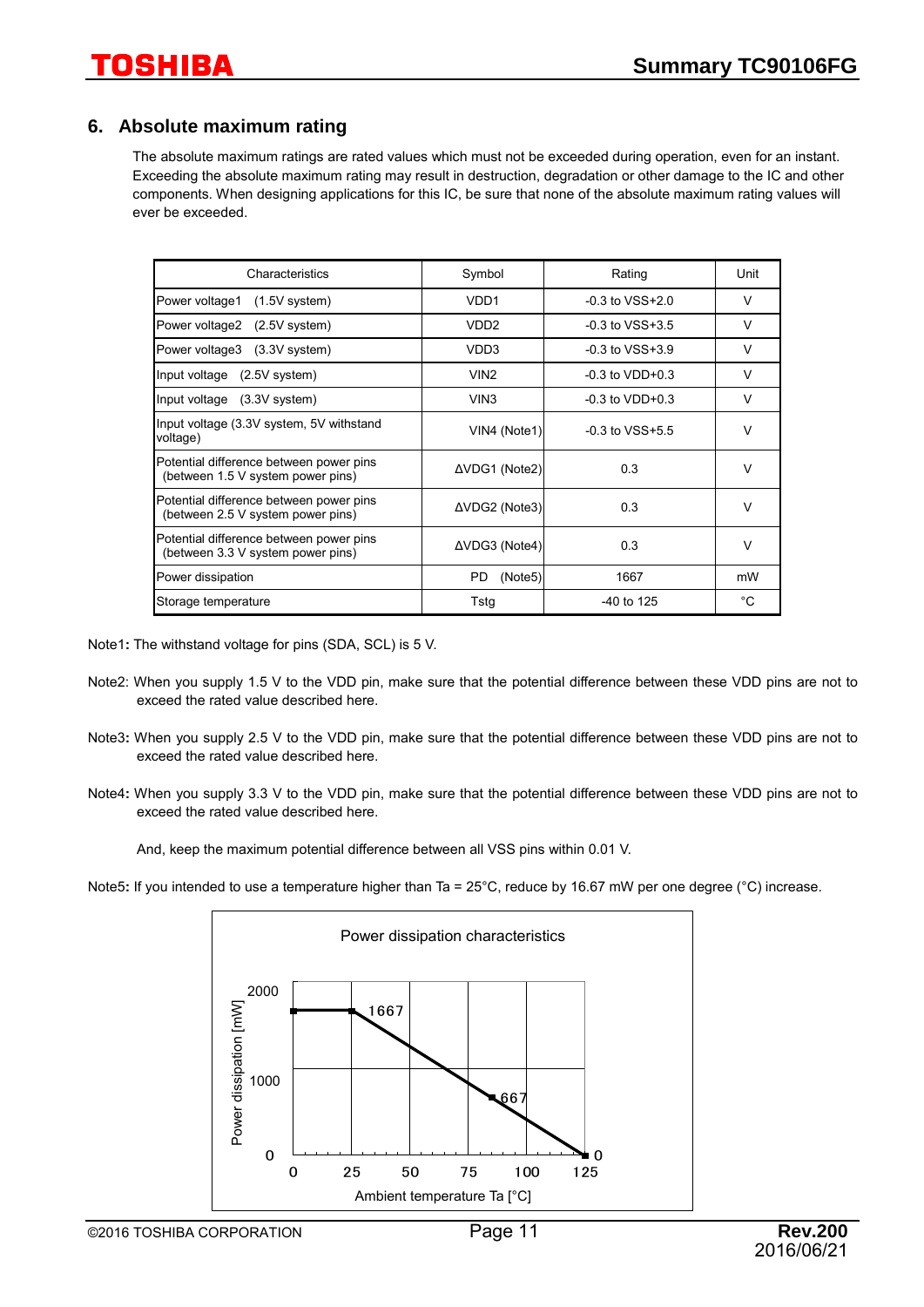### **7. Operating condition**

The TC90106FG is not guaranteed to function correctly if it is used outside its specified power voltage range (1.5 V system power**:** 1.40 V to 1.60 V, 2.5 V system power**:** 2.3 V to 2.7 V, 3.3 V system power**:** 3.0 V to 3.6 V). Please use within the specified operating conditions.

If you temporarily leave and then return to the specified operating conditions, this IC's conditions will change, and so it is necessary to reset the IC's power to continue using it correctly within the specified operating conditions.

| Characteristics                           | Corresponding terminal | Symbol       | Min | Typ. | Max | Unit |
|-------------------------------------------|------------------------|--------------|-----|------|-----|------|
| Power voltage of digital block            | 12, 23, 36, 46         | VDD-D        | 1.4 | 1.5  | 1.6 |      |
| Power voltage of I/O block                | 19, 29, 37, 44         | VDD-IO       | 3.0 | 3.3  | 3.6 |      |
| Power voltage of XO block                 | 11                     | VDDXO        | 2.3 | 2.5  | 27  | V    |
| Power voltage of PLL block                | 4                      | VDDPLL       | 2.3 | 2.5  | 2.7 | v    |
| Power voltage of analog block   1, 47, 61 |                        | VDDDA, VDDAD | 2.3 | 2.5  | 2.7 | v    |
| Operating templature                      |                        | Topr         | -40 |      | 85  | °C   |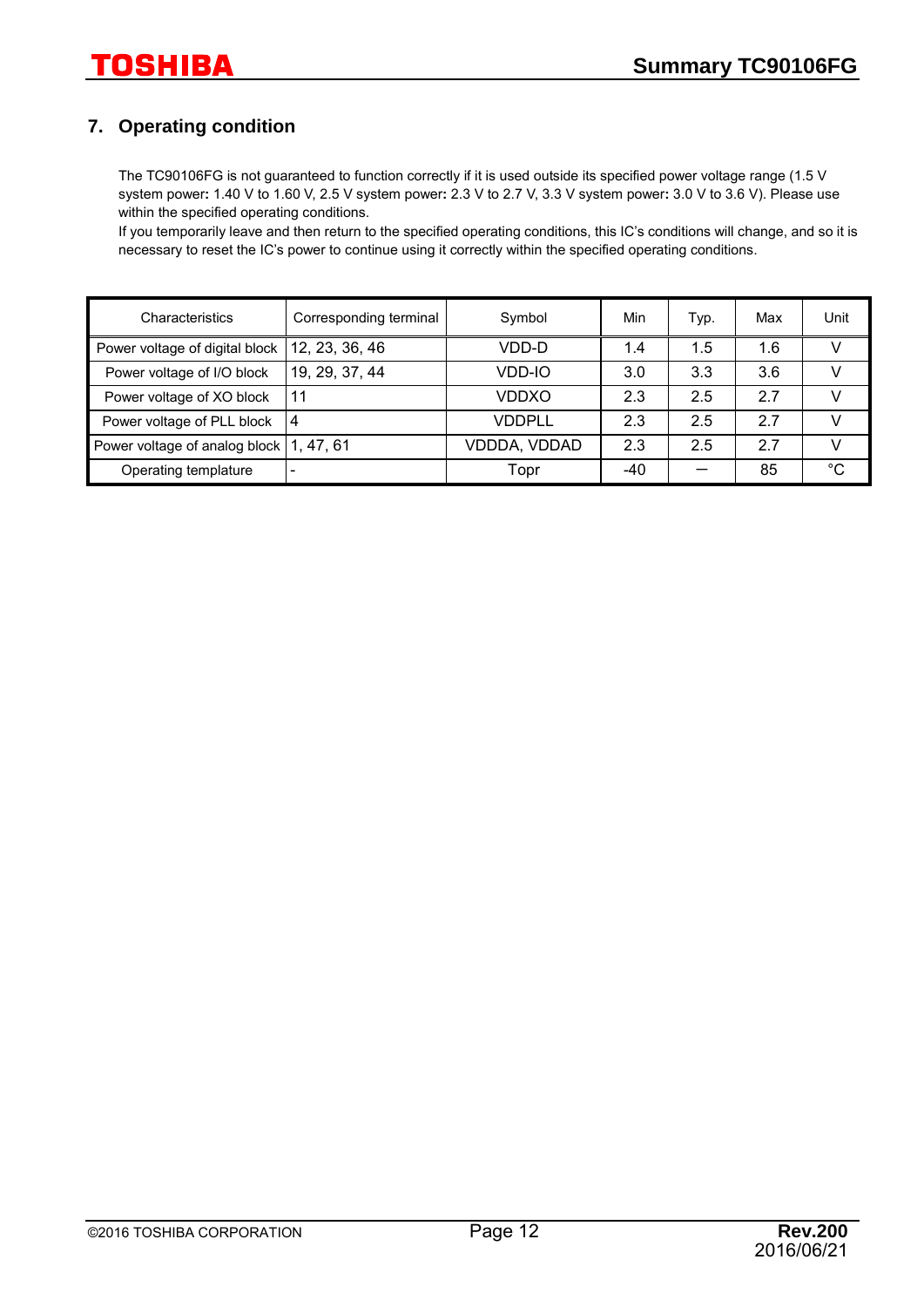### **8. Electrical characteristic**

### **8.1 DC characteristic**

 $(Ta = 25^{\circ}C, VDD1 = 1.50 \pm 0.1 V, VDD2 = 2.50 \pm 0.2 V, VDD3 = 3.30 \pm 0.3 V)$ 

| Charac<br>teristic         | Terminal No.                       | Symbol                               | Min               | Typ. | Max               | unit   | <b>Notes</b>                                   |
|----------------------------|------------------------------------|--------------------------------------|-------------------|------|-------------------|--------|------------------------------------------------|
|                            | 12, 23, 36, 46                     | IDD1<br>$(1.5 V$ system)             |                   | 30   | 45                | mA     |                                                |
| Power<br>supply<br>current | 1, 4, 11, 47, 61                   | IDD <sub>2</sub><br>$(2.5 V$ system) |                   | 100  | 120               | mA     | 3.3 V system current will change by<br>$I/O$ . |
|                            | 19, 29, 37, 44,                    | IDD <sub>3</sub><br>$(3.3 V$ system) |                   | 25   | 65                | mA     |                                                |
|                            | 15, 41, 42, 43                     | <b>VIH</b>                           | $VDD3 \times 0.8$ |      | VDD3              | $\vee$ | 3.3 V I/O terminal                             |
| Input<br>Voltage           | 13, 14                             |                                      |                   |      |                   |        | 5.0 V withstand voltage I/O terminal           |
|                            | 15, 41, 42, 43                     | <b>VIL</b>                           | <b>VSS</b>        |      | $VDD3 \times 0.2$ | $\vee$ | 3.3 V I/O terminal                             |
|                            | 13, 14                             |                                      |                   |      |                   |        | 5.0 V withstand voltage I/O terminal           |
|                            | 15, 41, 42, 43                     | <b>IIH</b>                           | $-10$             |      | 10                | μA     | 3.3 V I/O terminal                             |
| Input                      | 13, 14                             |                                      |                   |      |                   |        | 5.0 V withstand voltage I/O terminal           |
| current                    | 15, 41, 42, 43                     | IIL                                  | $-10$             |      | 10                | μA     | 3.3 V I/O terminal                             |
|                            | 13, 14                             |                                      |                   |      |                   |        | 5.0 V withstand voltage I/O terminal           |
| Output                     | 17, 18, 20, 21,<br>24, 25, 26, 27, | VOH                                  | $VDD3 - 0.6$      |      | VDD3              | $\vee$ | 3.3 V I/O terminal<br>when 4 mA out load       |
| voltage                    | 30, 31, 32, 33,<br>35, 38, 39, 40  | <b>VOL</b>                           | <b>VSS</b>        |      | 0.4               | $\vee$ | 3.3 V I/O terminal<br>when 4 mA out load       |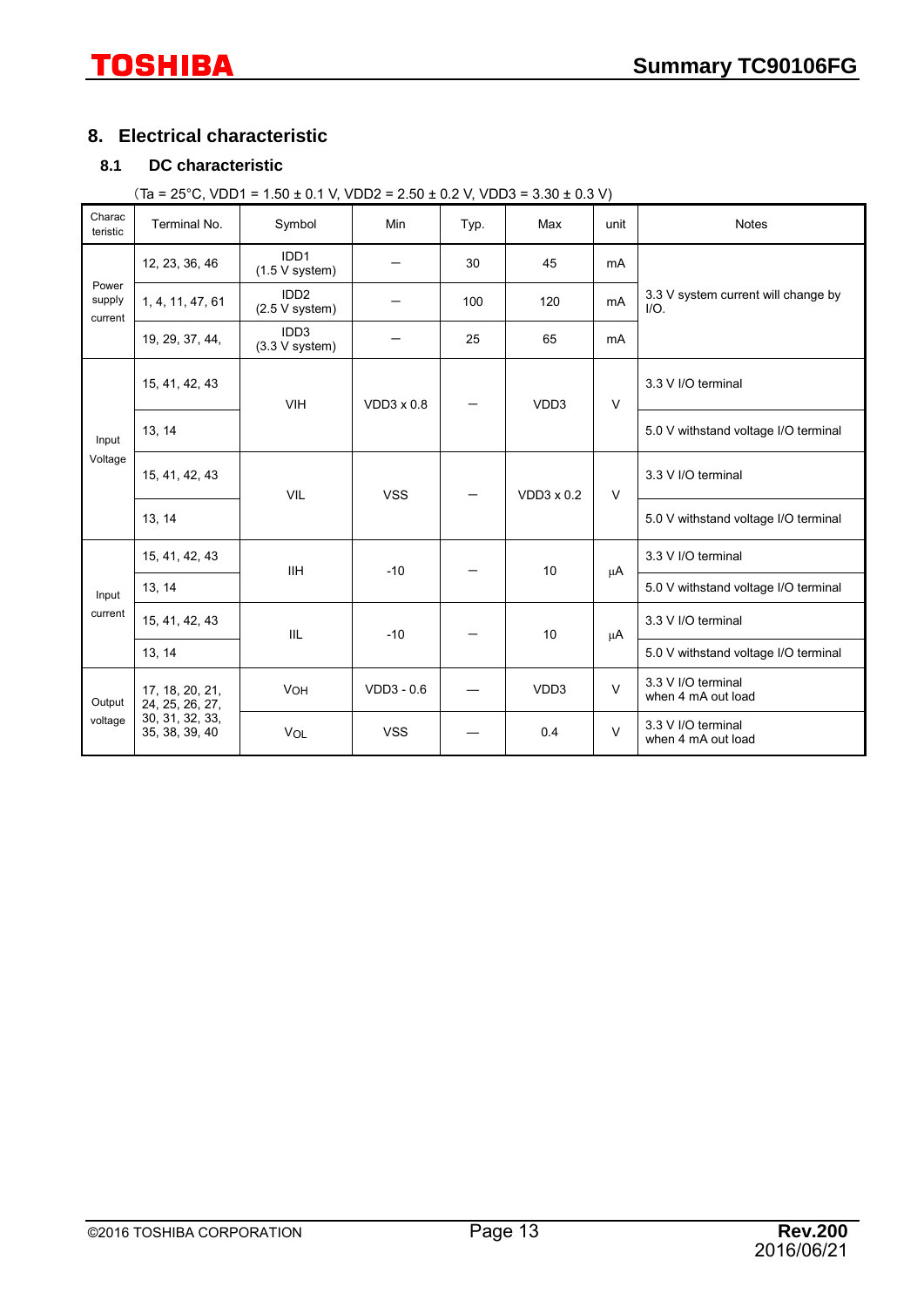### **9. Package**

**LQFP64-P-1010-0.50E Unit: mm**

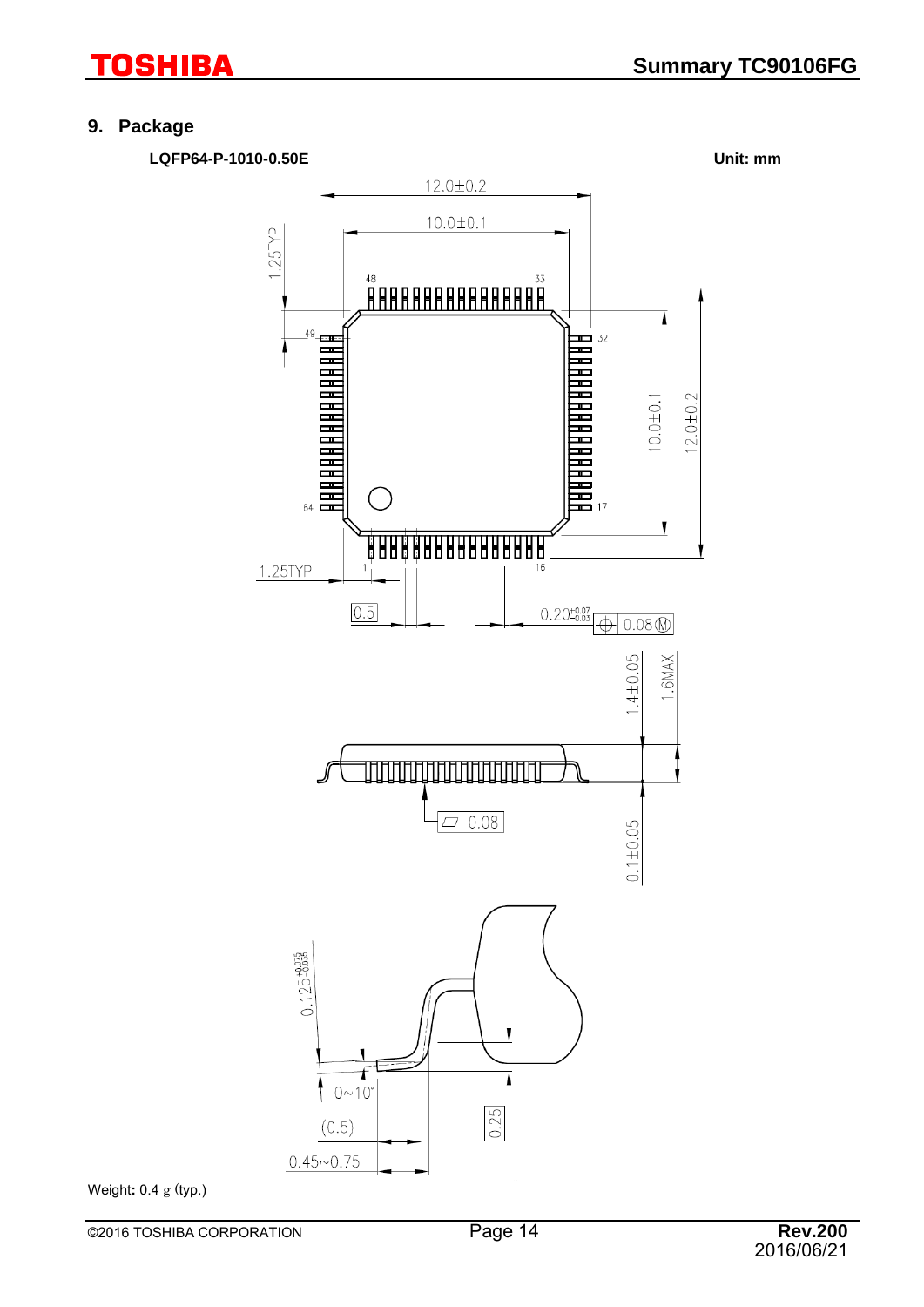### **10. Revision History**

| Date       | Revision | Contents      |
|------------|----------|---------------|
| 15/09/30   | 1.00     | First edition |
| 2016/06/21 | 2.00     | 2nd edition   |
|            |          |               |
|            |          |               |
|            |          |               |
|            |          |               |
|            |          |               |
|            |          |               |